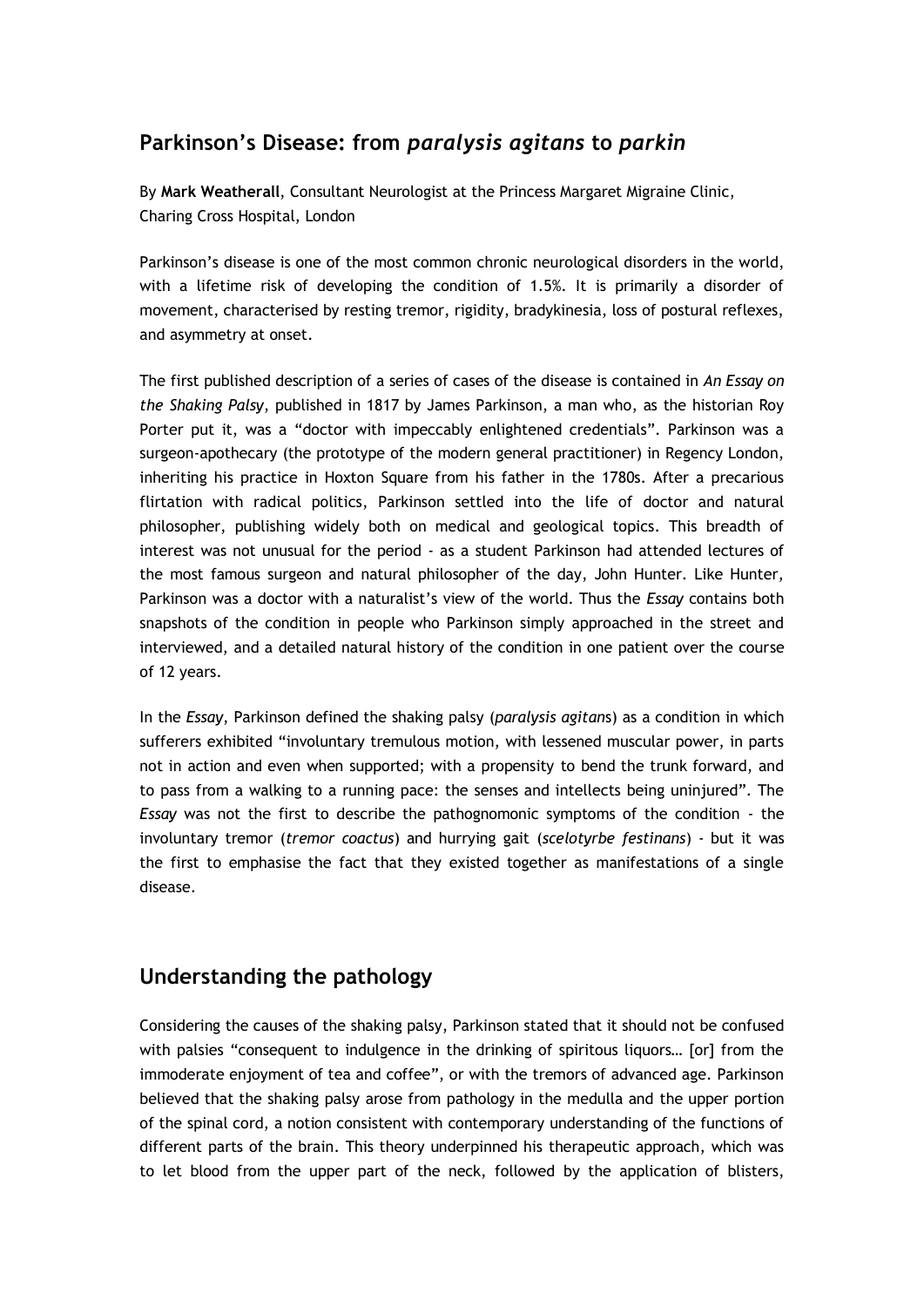liniments, and - if necessary - a 1.5 inch issue (a wound formed with caustic and kept open with cork) on each side of the vertebral column, to obtain a purulent discharge.

Parkinson did not coin his own eponym. This was bestowed by the most famous of all 19th century neurologists, Jean-Martin Charcot, who christened it "la maladie de Parkinson". Charcot"s clinical lectures of the 1860s and 1870s stressed the importance of rigidity, distinguished bradykinesia from weakness and the "pill-rolling" tremor of Parkinson"s disease from the intention tremor of disseminated (later, multiple) sclerosis. Charcot proposed various treatments, including - after observing that the tremor of the condition diminished when sufferers travelled on the railway - a trembling armchair.

The clinical descriptions of Parkinson"s disease contained in the works of the great 19th century clinicians such as Charcot and Trousseau are readily recognisable to modern eyes. Clinico-anatomical correlative research, the bedrock of 19th century scientific medicine, struggled to find a cause for the disease, however; Charcot, for example, considered that there was no lesion to find. Advances in techniques of preserving and staining brains *postmortem* led in 1912 to Kinnier Wilson coining the term "extrapyramidal pathway" to describe the areas damaged in the disease, areas which he believed exerted a steadying influence on the corticospinal pathways. As early as the 1940s, neurosurgeons attempted to use this anatomical information to devise surgical treatments for Parkinson"s disease, with variable degrees of success.

Subsequent developments originated far away from the hospitals and laboratories of Western Europe. In India, the root of the plant *Rauwolfia serpentina* had been used since ancient times as an antidote to insect and reptile bites, a treatment for fever, a hypnotic and a treatment for insanity. Experiments performed on extracts of the root in the 1930s showed that it had, in addition to the above, a significant effect in lowering blood pressure, culminating in the publication in 1949 of a clinical trial of *Rauwolfia* in hypertension by Rustom Jal Vakil, a Bombay cardiologist. By 1954, the active principle of the root - reserpine - had been isolated, its structure determined, and the drug introduced into clinical practice as both an antihypertensive and antipsychotic. The following year the first reports appeared of the drug"s Parkinson"s-like side effects. The discovery, by the Swedish biochemist Arvid Carlsson, of what caused these side-effects, revolutionised the understanding and treatment of Parkinson"s disease.

Building on the work of the American chemical pharmacologist, Bernard Brodie, who had demonstrated that reserpine caused serotonin to disappear from the brain and other tissues, Carlsson and his colleagues showed that reserpine also depleted the brain"s store of catecholamines. They postulated that this might be the cause of adverse behavioural and physical effects of the drug, and found that these effects could be reversed in experimental animals by giving the catecholamine precursor 3,4-dihydroxyphenylalanine (DOPA), an improvement that did not occur when the animals were given the serotonin precursor, 5 hydroxytryptophan. To their surprise, however, they did not find that giving L-DOPA restored normal noradrenaline levels in the brains of these animals. Their attention then switched to the substance intermediate between DOPA and noradrenaline: dopamine.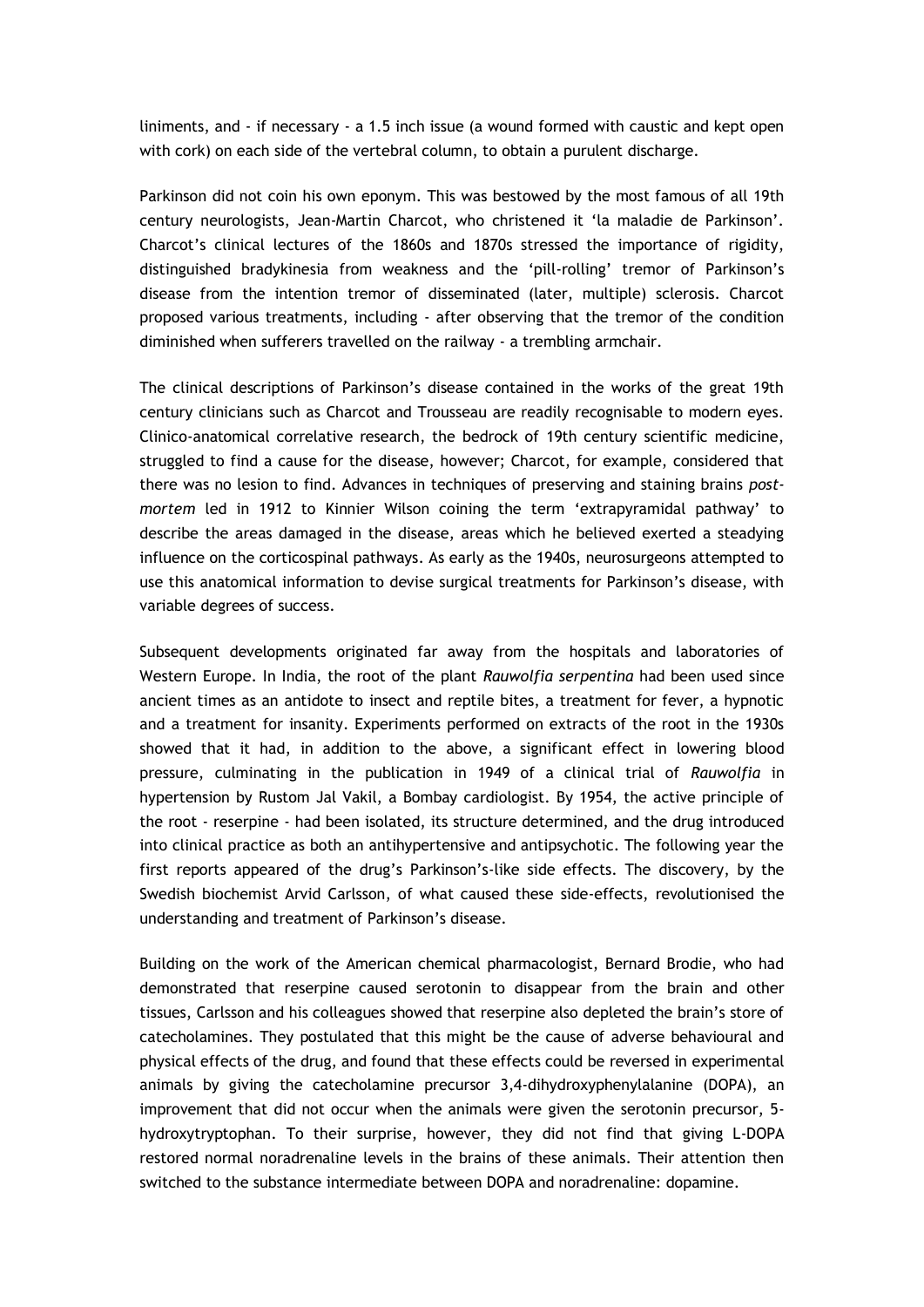# **The role of dopamine**

Carlsson showed that dopamine was also depleted by reserpine, and that the action of L-DOPA was mediated by restoring normal levels of dopamine. Subsequent demonstrations that brain dopamine is concentrated in the basal ganglia suggested a central role for its depletion in Parkinson"s disease, and raised the possibility that L-DOPA might be useful therapy. Carlsson presented this hypothesis at international meetings in 1958 and 1960, though at one meeting he met opposition from the octogenarian *eminence grise* of pharmacology, Sir Henry Dale, who stated that L-DOPA was a poison!

By this stage, however, evidence was mounting for the role of dopamine in Parkinson"s disease, and within two years this evidence was incontrovertible. In Germany, Hornykiewicz"s group demonstrated the absence of dopamine from the *post mortem* brains of patients with Parkinson"s disease, and reported improvement in akinesia in a patient given intravenous L-DOPA. Sano replicated these findings in Japan; in Canada, Barbeau"s group showed that oral treatment with L-DOPA could reduce rigidity.

### **Therapeutic advances**

After such an extraordinary flurry of activity, the next few years were disappointing. Therapeutically useful doses of L-DOPA induced tachycardia, sweating, nausea and vomiting, as well as elevating blood pressure. This problem was eventually solved by the American neurologist George Cotzias, who in 1967 introduced an escalating regime of treatment that enabled patients to develop tolerance to the unwanted side effects. Scepticism dwindled following the widespread introduction of Cotzias' technique. However, it was not until the mid-1970s, when combination treatments containing L-DOPA and a dopa decarbolxylase inhibitor (DDI) became commercially available, and the dopamine agonist bromocriptine was shown to be effective in Parkinson"s disease, that therapeutic nihilism turned to enthusiasm.

Recent decades have seen a steady expansion of the pharmaceutical armamentarium, which now includes new formulations of the L-DOPA/DDI combinations, new dopamine agonists, monoamine oxidase and catechyl-O-methyltransferase inhibitors, and new uses for old drugs, such as amantadine. There is increased awareness of, and willingness to treat non-motor manifestations of the disease, such as depression, urinary and sleep disturbances. Surgery has made a comeback, with deep brain stimulation in many cases superseding the older, ablative procedures.